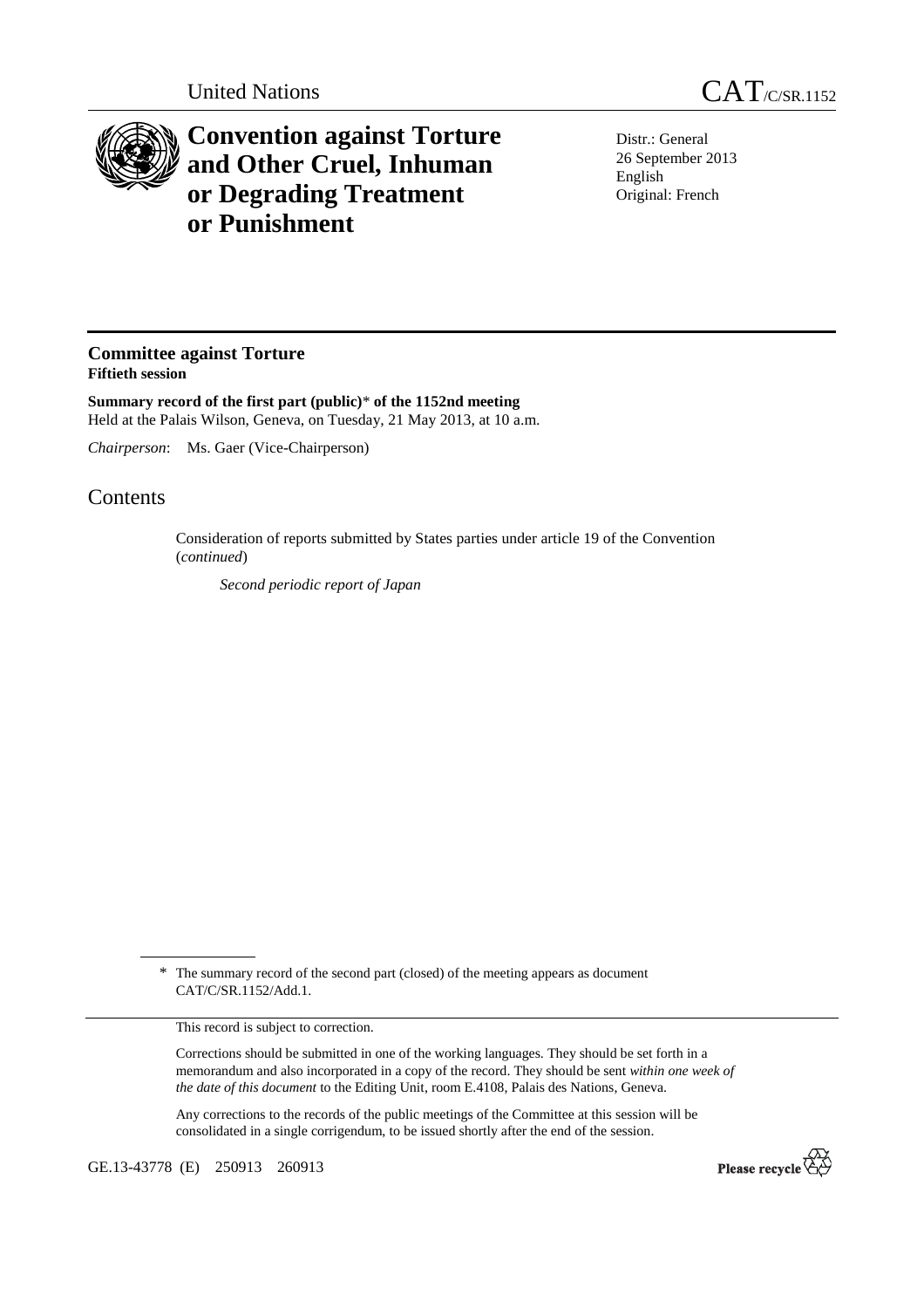*The meeting was called to order at 10.05 a.m.* 

 **Consideration of reports submitted by States parties under article 19 of the Convention** (*continued*)

*Second periodic report of Japan* (CAT/C/JPN/2; CAT/C/JPN/Q/2; HRI/CORE/JPN/2012)

1. *At the invitation of the Chairperson, the delegation of Japan took places at the Committee table.* 

2. **Mr. Ueda** (Japan) said that the State party had made considerable progress in the implementation of the Convention since the consideration of its initial report (CAT/C/JPN/1) in May 2007, as indicated in the report currently under consideration. The second periodic report had been prepared in cooperation with the relevant government agencies and ministries and with civil society, including NGOs, and the Government recognized that the latter played an important role in promoting respect for human rights.

3. Measures taken in April 2008 by the public prosecutor's office to ensure appropriate interrogation procedures provided that, if a suspect or their defence counsel complained to a prosecutor about an interrogation, the latter must refer it to the prosecutor in charge of the case, who would conduct an investigation without delay and take the necessary measures to explain the outcome to the complainant as far as possible. In addition, in July 2011 an inspection guidance division had been established in the public prosecutor's office; it was responsible for investigating, inter alia, any breach or inappropriate act committed by prosecutors and for providing appropriate guidance. In January 2008, the National Police had developed a policy on ensuring the propriety of examinations conducted in police investigations, which focused on strengthening the supervision of interrogations, including their duration, and training investigators in good practices. Recognizing the merits of recording interrogations, particularly for the purpose of verifying that the confessions were made voluntarily, the Government had expanded that practice on an experimental basis. The Ministry of Justice was currently exploring a reform of the criminal justice system to institutionalize the audiovisual recording of interrogations. A report on the subject would shortly be submitted to the Government.

4. The separation of the functions of investigation and detention appeared in statutory form in the Act on Penal Detention Facilities and Treatment of Inmates and Detainees, which had entered into force in 2007, and was scrupulously respected by the National Police. In application of the Act and in order to ensure that law enforcement officials respected human rights in the exercise of their duties, detention facilities were regularly inspected by officials of the National Police Agency or prefectural police headquarters and by the Detention Facilities Visiting Committee. A detainee complaints system had also been established. Japan safeguarded the fundamental rights not only of its nationals, but of foreigners as well. In July 2009, the Immigration Control and Refugee Recognition Act had been amended to specify that no person could be deported to a country where violations of the Convention against Torture or the International Convention for the Protection of All Persons from Enforced Disappearance were likely to be committed. Measures had also been taken to improve the management of immigration detention facilities and to strengthen their monitoring, and an agreement with the Japan Federation of Bar Associations now guaranteed access to free legal counselling for foreigners in those facilities.

5. Japan had become a party to the Rome Statute of the International Criminal Court on 1 October 2007, thereby demonstrating its resolve to end impunity for the most serious crimes, including torture. All public officials were trained in the principles set out in international human rights instruments, and the Government intended to strengthen that training in the future. Prosecutors, law enforcement officials, prison staff and immigration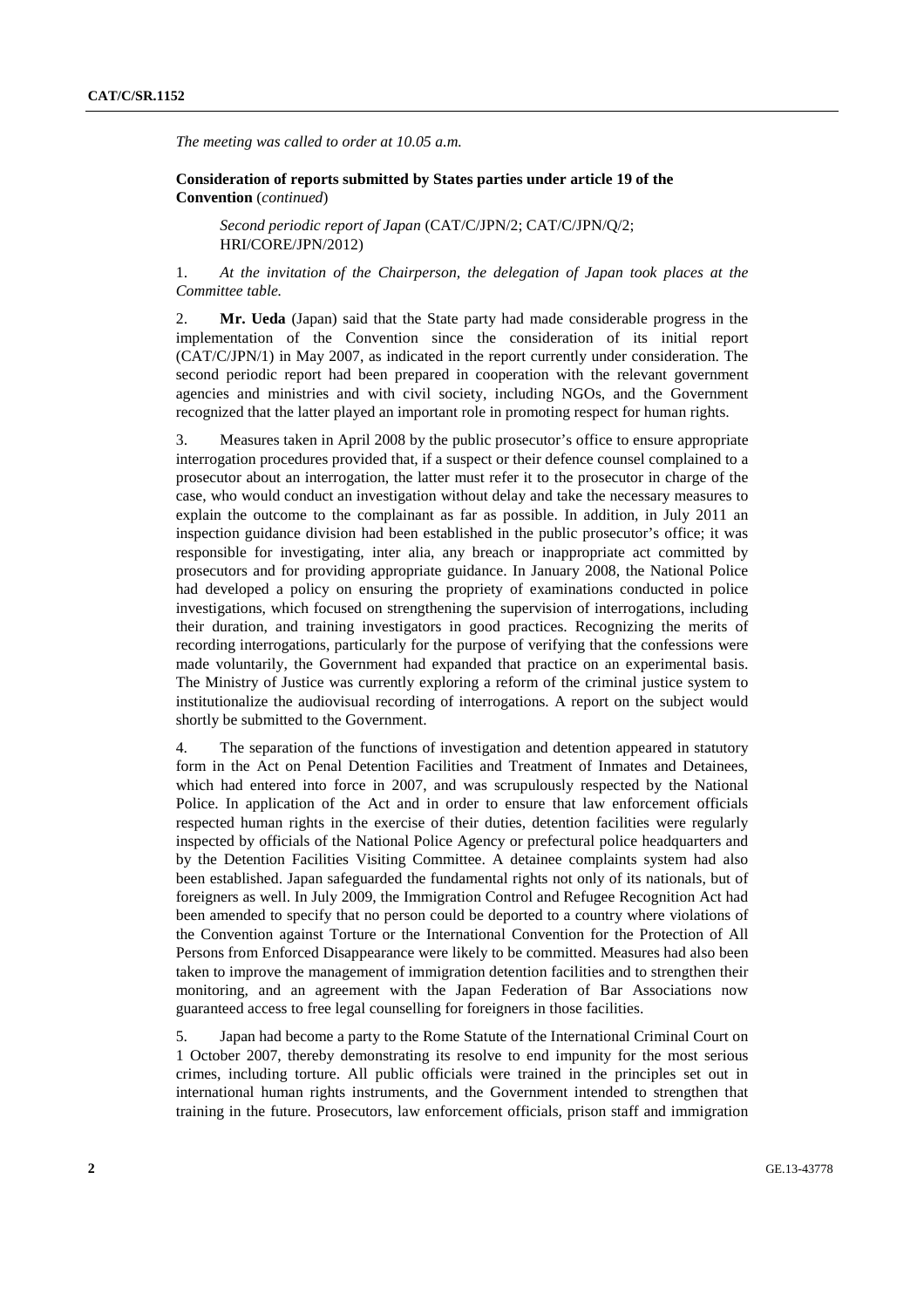officials in particular received in-depth training tailored to their respective duties and experience. The Japanese Government was determined to eradicate torture and other cruel, inhuman or degrading treatment or punishment, to improve the country's human rights situation and to promote human rights throughout the world, particularly in Asia and the Pacific, and it was committed to working to that end in close cooperation with the Committee, United Nations institutions, States parties and civil society.

6. **Mr. Mariño Menéndez** (Country Rapporteur), noting that the State party's criminal law still did not classify torture as a criminal offence, said that the absence in national law of a definition of torture that included all the elements contained in article 1 of the Convention could impede the implementation of the Convention, particularly article 3, as well as other international standards that referred to the concept of torture. He wished to know whether the State party intended to remedy that shortcoming, and more about which categories of officers were covered by the provisions of the Penal Code punishing assault and cruelty by special public officers, which he found unduly restrictive.

7. After 48 hours of detention, suspects could be placed in either a police detention centre (Daiyo Kangoku) or in a detention centre under the authority of the public prosecutor's office. The delegation might wish to explain the criteria on which that distinction was based. The fact that police investigations still focused mainly on obtaining confessions increased the risk of use of extreme methods for that purpose. It would therefore be interesting to know what rules were in force regarding solitary confinement and the length of the interrogation and whether any measures were planned to ensure that the detainee's lawyer was present during questioning, which was currently not the case. The delegation might also wish to clarify whether a judge had ever declared confessions inadmissible as evidence on the ground that they had been obtained under duress.

8. Regarding the implementation of article 3 of the Convention, he wondered whether remedies, including judicial remedies, were available to rejected asylum seekers and foreigners in an irregular situation subject to a deportation order, and if there were any guidelines for the relevant immigration officials on enforcement of the principle of nonrefoulement. Noting with regret that the State party had no plans to abolish the death penalty for the time being, he urged the Government to take measures to humanize the system, including by prohibiting the solitary confinement of death-row inmates, ensuring their right to appeal and ensuring that a death sentence had to be unanimous. With regard to violence against women, he asked whether abortion was still classified as a criminal offence in all circumstances, whether rape and other forms of sexual violence could be prosecuted ex officio or only as the result of a complaint, and whether there was a specific procedure in place to deal with complaints of domestic violence that provided for emergency measures to keep victims away from their aggressors. Lastly, he urged the State party to establish a national human rights institution as the previous Government had planned to do.

9. **Mr. Tugushi** (Country Rapporteur) said that, in default of a criminal provision expressly prohibiting torture, it would be useful if the delegation provided a comprehensive list of charges that could be brought against perpetrators of acts of torture or ill-treatment, and indicated, if applicable, the period of limitations for each of those charges. The delegation might also say how many visits the Immigration Detention Facilities Committee had made since its establishment and to whom it submitted its reports, explaining what follow-up was given to those reports. How many foreigners in detention had received free legal counselling under the agreement with the Japan Federation of Bar Associations?

10. Referring to paragraphs 124 and 129 of the State party's report, he asked how many times article 112 of the Act on Penal Detention Facilities and Treatment of Inmates and Detainees had been invoked and on what grounds, and how many complaints from detainees denouncing acts of torture or ill-treatment had been registered. He also wished to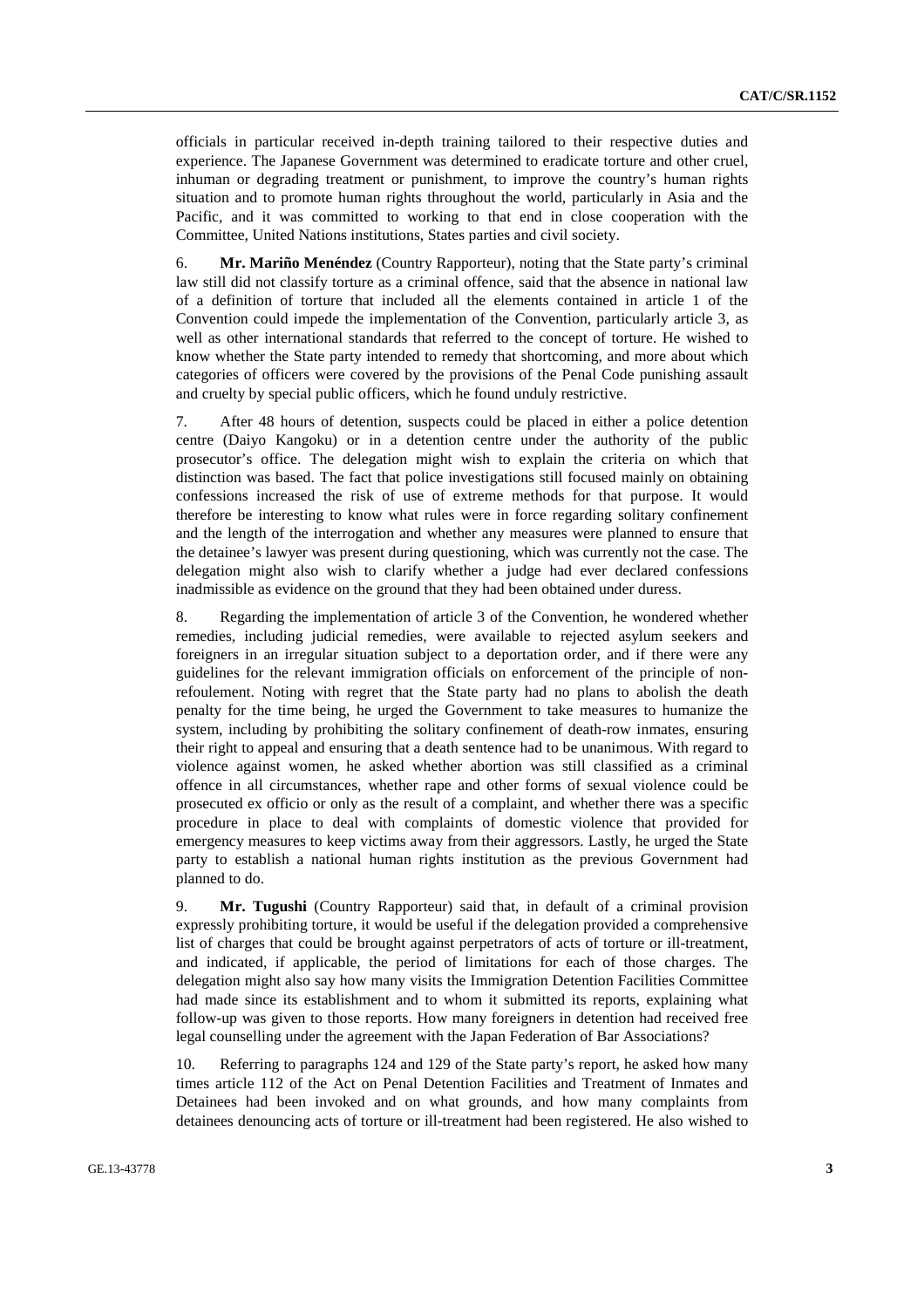know how the confidentiality of complaints by prisoners was ensured and what measures were taken to protect complainants and witnesses from reprisals. In its report, the State party provided statistics on the number of persons prosecuted and convicted of abuse of authority by public officers (article 193 of the Penal Code), abuse of authority by special public officers (art. 194) and assault and cruelty by special public officers (art. 195). It would be interesting to know whether those statistics covered cases in which the offences committed were akin to torture or ill-treatment, or whether there were separate statistics on such cases.

11. Referring to paragraph 145 of the report, he requested clarification about the benefits system available to victims of offences and the circumstances in which victims of torture or ill-treatment could claim such benefits. He would also like information on the measures of redress available to victims of torture or ill-treatment, and specific examples of cases in which such measures had been granted. With regard to some 200,000 women who had been exploited as sex slaves during the Second World War, he wished to know what measures the State party was taking to accurately identify the victims and to inform the general public.

12. Regarding article 16 of the Convention and, in particular, the situation in detention centres for migrants in an irregular situation, the delegation might wish to provide statistics on the number of minors placed in those centres while awaiting deportation and to indicate what criteria a minor must meet to be granted provisional release. Statistics on decisions to provisionally release migrants in an irregular situation, disaggregated by year, age, sex and country of origin, would be welcome. The delegation might also wish to indicate the length of time a detainee could be forced to wear Type II handcuffs or a restraint suit. Were doctors who examined detainees who had been forced to wear Type II handcuffs or a restraint suit required to record that information in the detainees' files? And did the State party intend to establish more detailed registers on the use of restraints in places of detention?

13. He would like the delegation to indicate when the three new prison establishments under construction would be operational and to provide statistics on the admission capacity and occupation rate of all detention centres during the period 2007–2012. The delegation might also describe the measures the State party had taken to ensure that prisons, especially women's prisons, were not overcrowded and were all heated in winter. With regard to prisoners' access to medical care, he requested clarification about the number of new doctors hired to work in prisons, efforts to improve prison medical services, the number of detainees transferred to a medical facility outside the prison, and the reasons for those transfers.

14. He wished to know if there was any legislation limiting the length of time that restraints could be used to control mentally disturbed patients. With reference to the Committee's previous concluding observations (CAT/C/JAP/CO/1, para. 26), the delegation might describe initiatives to ensure that detention orders for patients placed in public or private mental-health institutions were subject to effective and thorough judicial control. The delegation could also indicate the criteria patients must meet to obtain permission to leave a psychiatric hospital. According to information before the Committee, Japan had one of the highest rates of involuntary admission to psychiatric institutions in the world, and the length of stay was usually rather long. It would be interesting to know why outpatient care was not more developed and whether the State party intended to take steps to remedy the gaps in that area. The delegation might wish to provide details on the possibilities for lodging an appeal before the courts when the mental-health institution itself took the decision to hospitalize a patient against his or her will.

15. He wished to know more about the concerns expressed by the Detention Facilities Visiting Committees regarding the treatment of detainees and about the measures the State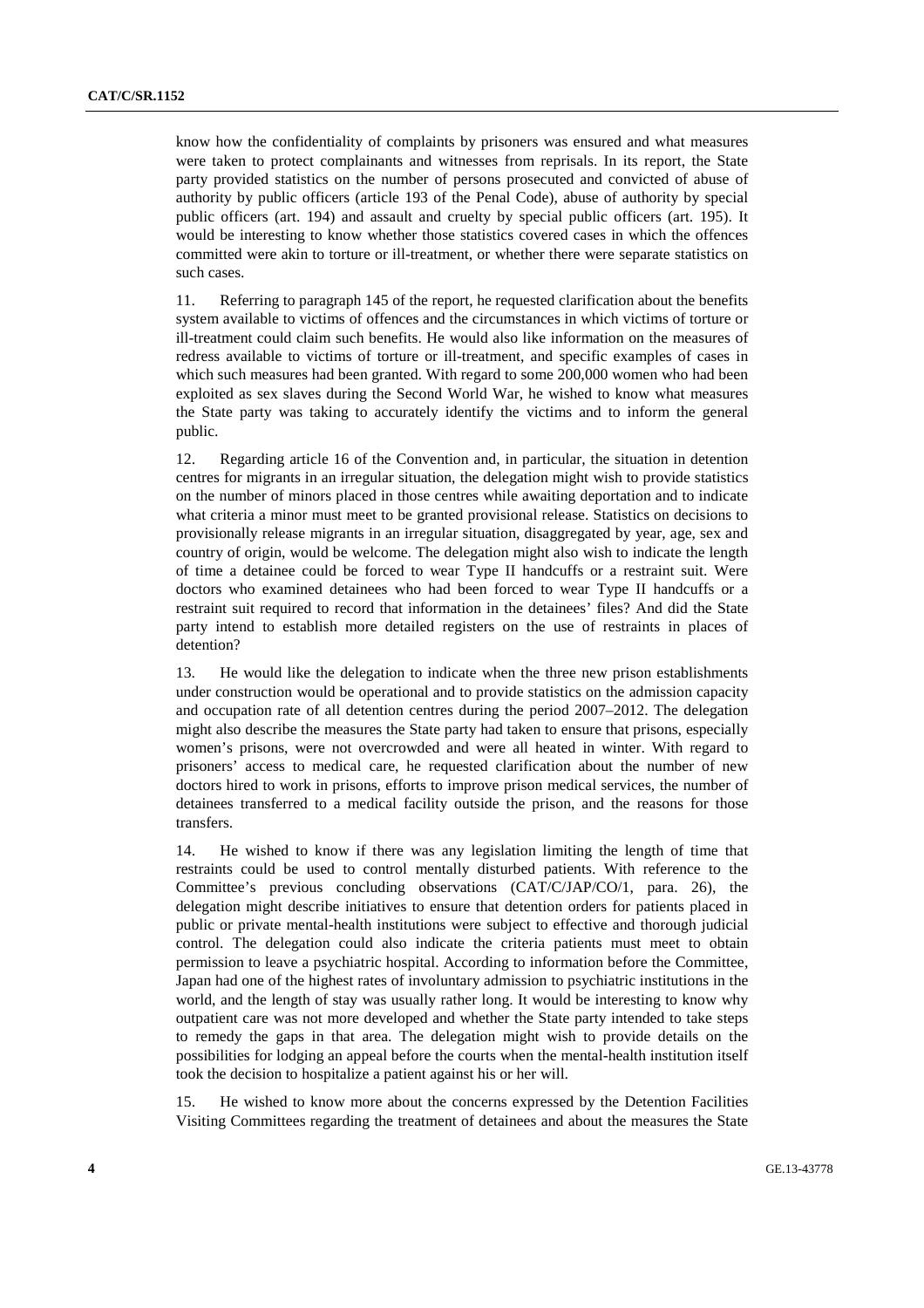party had taken to ensure that an independent external mechanism monitored institutions where minors in conflict with the law were housed. He also wished to know the basis for decisions to place persons in solitary confinement. The delegation might wish to indicate whether there were any alternatives to such confinement and describe the initiatives the State party had taken, since the submission of its initial report, to avoid excessive detention in solitary confinement. It might also indicate whether detainees placed in solitary confinement and suffering from psychiatric disorders were given appropriate care and whether persons kept in solitary confinement for prolonged periods were subject to mentalhealth evaluations. Further details on the number and outcome of the appeals lodged thus far by detainees placed in solitary confinement would be welcome.

16. Could the delegation provide further information on training on violence against women offered to police officers, judges, prosecutors, immigration officials and prison staff? It would be interesting to learn whether there were plans to amend the current regulations so that victims of sexual offences would no longer be required to lodge a complaint before the alleged perpetrator could be prosecuted. It would also be useful to have statistics on the artist visas issued to foreigners each year, as well as updated information on the progress of the State party's efforts to ratify the Protocol to Prevent, Suppress and Punish Trafficking in Persons, Especially Women and Children, supplementing the United Nations Convention against Transnational Organized Crime. Statistics on complaints of trafficking, and an explanation of the low number of suspected traffickers prosecuted would be appreciated. In addition, he requested clarification on the penalties for violence against children, as well as statistics on the convictions and sentences handed down in child abuse cases. Lastly, he wished to know the status of the State party's discussions on whether it would recognize the competence of the Committee to receive and consider individual complaints and ratify the Optional Protocol to the Convention.

17. **Mr. Domah** asked on what grounds the police could arrest individuals, and whether the latter were informed of the reason for their arrest and of their right to contact a lawyer, be examined by a doctor and inform their family of their situation. He also wished to know how soon the suspect must be brought before a judge and at what point they could be assigned counsel. He wondered whether the system to monitor the legality of pretrial detention was not illusory, since it could be challenged only by the accused. Given the very low percentage of complaints of torture brought before the courts, it would be interesting to know whether judges were trained to identify signs of torture.

18. **Ms. Belmir** noted that the Supreme Court decided on criminal matters only when it considered that the case raised issues of constitutionality or was likely to bring about a reversal of case law, which meant that individuals could not appeal to the Supreme Court for exercise of their rights if they were dissatisfied with the lower court's decisions. The delegation could perhaps comment on the matter.

19. **Mr. Bruni** asked whether the Detention Facilities Visiting Committees could make unannounced visits and whether the State party intended to implement the Human Rights Committee's recommendation to inform persons on death row and their families of the date and time of their execution. In his report on solitary confinement (A/66/268), the Special Rapporteur on torture and other cruel, inhuman or degrading treatment or punishment had expressed particular concern about the practice of prolonged solitary confinement, which, after more than 15 days, could have irreversible harmful psychological effects. Might the State party consider prohibiting prolonged periods of solitary confinement? Lastly, it would be interesting to know whether alternative sentences could be introduced in the State party to reduce prison overcrowding.

20. **Mr. Gaye**, referring to paragraph 164 of the report, asked whether authors of complaints about interrogations had been able to appeal the decision not to prosecute the persons named in their complaints. According to some reports, the measures taken by the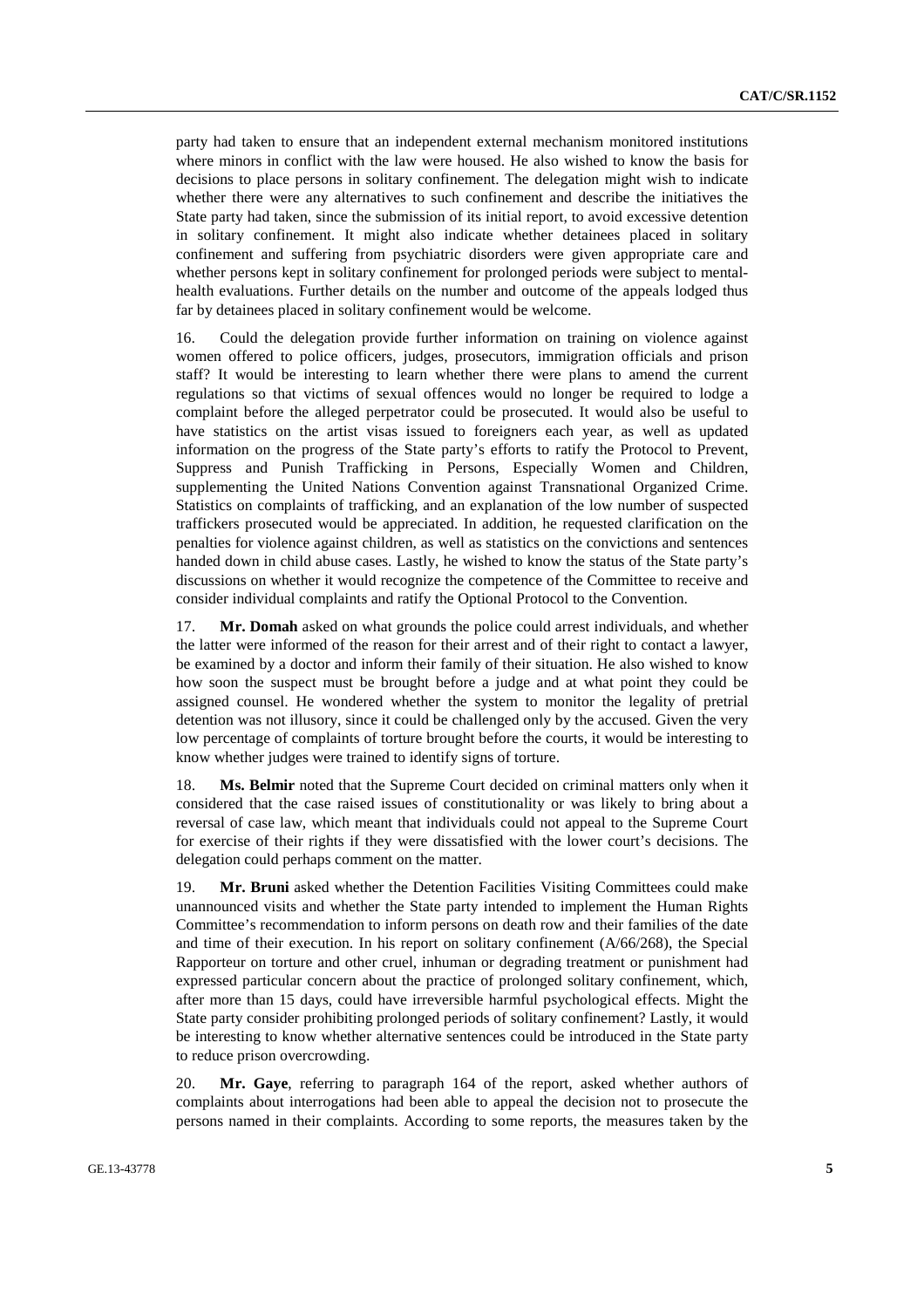judiciary in trafficking cases were not sufficiently dissuasive, which seemed to confirm the striking disparity between the number of persons arrested for trafficking stated in paragraph 276 of the report and the number of persons prosecuted according to paragraph 277. The delegation could perhaps comment on those allegations and indicate the current status of efforts to establish a national human rights institution in accordance with the Paris Principles.

21. According to information in the Committee's possession, one third of all death row inmates executed since 2010 had not exhausted all available remedies against their sentence. The delegation might wish to explain the remedies available to persons on death row and specify whether they had suspensive effect. It might also indicate whether Japan had a procedure in place for determining stateless status.

22. He would like to know whether the State party had fulfilled its promise made following consideration of its initial report, to build new protection cells in detention facilities so that it could abolish the use of gags and what objective obstacles prevented the State party from assigning counsel to detainees, regardless of the charges against them. Lastly, it would seem that the prosecutor had the right to exclude evidence in a case and could thus prevent the defence lawyers from consulting certain case file materials. The delegation could perhaps indicate whether any measures had been taken to abolish that prerogative and provide prosecutors and lawyers with a level playing field in proceedings.

23. **Ms. Sveaass**, noting that, according to some sources, the number of unreported cases of violence against women was extremely high, asked the delegation to provide information on the follow-up to complaints of violence against women and on the possibilities of providing victims with emergency shelter. She wished to know if the State party might consider measures to reduce the proportion of involuntary admissions to psychiatric institutions and the length of stay in such institutions, and ensure the possibility of appealing an involuntary admission. Additional information would be welcome on the considerable increase in the number of placements in solitary confinement and in the use of restraints, as reported by some sources. Lastly, the delegation might indicate whether the dark chapter of Japanese history when "comfort women" were sexually exploited during the Second World War could be included in school textbooks, and whether the Japanese Government could issue a public apology for the regrettable remarks recently published on the subject in the national media.

24. **The Chairperson** said that certain elements that did not constitute a violation of the Convention per se could be problematic when viewed in combination. Thus, the prolonged duration of interrogations coupled with the absence of a lawyer could lead to a situation in which the Convention was not respected. She wished to know what the State party was doing to prevent such a situation and requested statistics on the number of convictions based mainly on a confession from the accused. Noting that, according to the report, the number of complaints had almost doubled between 2002 and 2009 (para. 249), while the number of persons arrested by the police had increased only slightly (para. 253), she wished the delegation to comment on those statistics and explain why the lending of security equipment had increased so dramatically between 2005 and 2009. She requested clarification of the meaning of the word "quasi" added on to the charges listed in the second table in paragraph 254 of the report.

25. In its previous concluding observations, the Committee had recommended that the State party should take educational measures to change the discriminatory behaviour that was at the root of sexual and gender-based violations. However, according to the NGO Women's Active Museum on War and Peace, the number of secondary school textbooks that addressed the issue of "comfort women" had steadily decreased over the past 15 years. The delegation might indicate what educational measures were being taken to prevent the conditions that could lead to violations such as those committed during the Second World